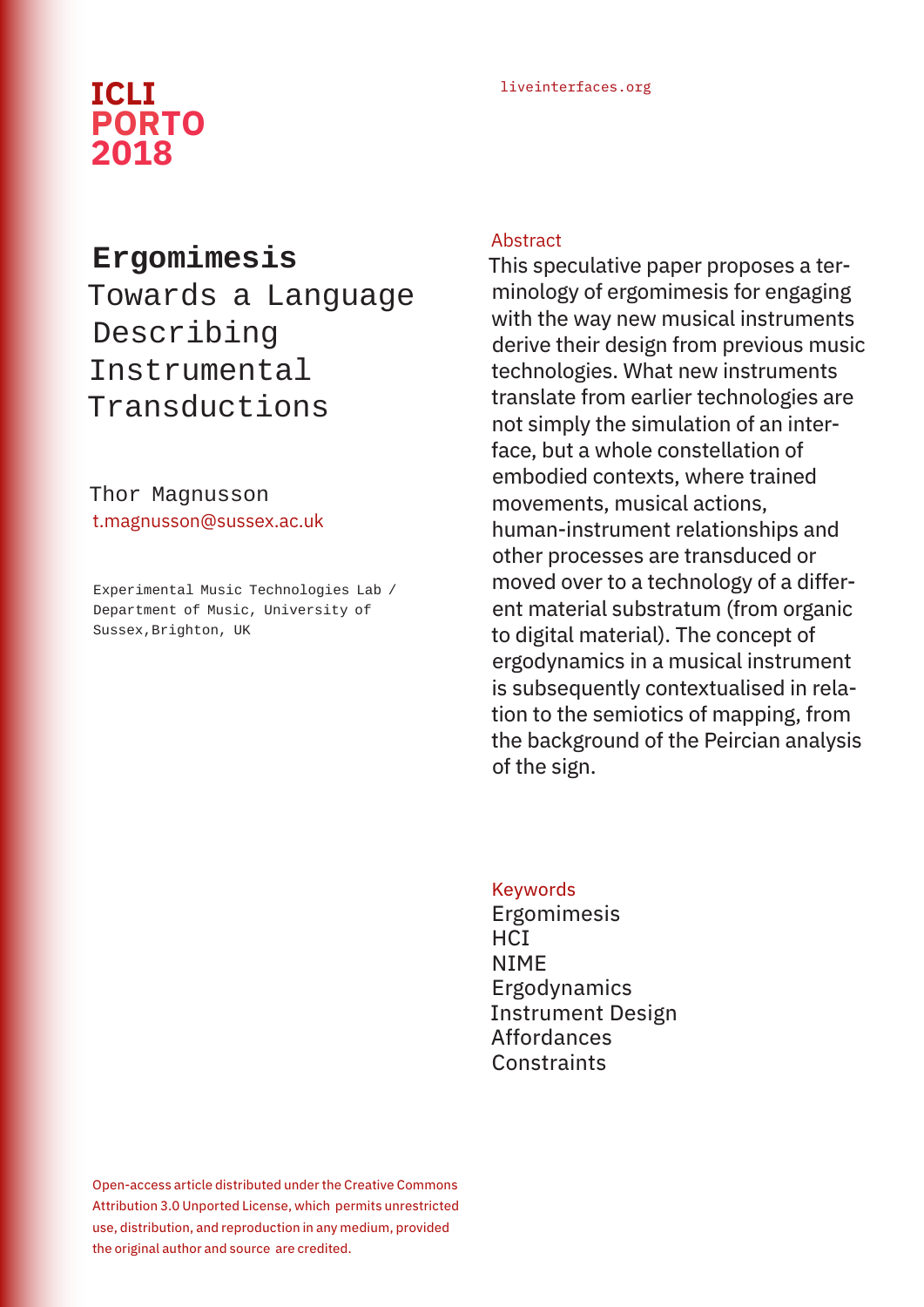# **Introduction**

"To treat sound as a musical medium skirts musical technologies; better put, it stands in for the technologies that have been bypassed. Yet it would make just as much sense to talk about the media of music as consisting of the wood, metal, wires, reeds, pipes, valves, speakers, magnetic tape, vinyl, and circuits that we use to produce and record sounds. After all, sound is the effect produced by the battery of physical media." (Dolan 2012, 3)

Musical instruments are peculiar objects. They serve as media for musical expression, but in that, they concurrently reject their medium-ness and become objects that we are set in a dialogue with, through their oscillatory shifting of modes from what Heidegger famously called "being-at-hand" to "present-at-hand" (Heidegger 1962). In music, instruments are not the channel but the source of that communication: they are the message, as McLuhan would have said, collapsing a complex communicative scenario into a neat phrase (McLuhan 1964). Instruments are actors: they teach, adapt, explain, direct, suggest, entice. Instruments are impregnated with knowledge expressed as music theory, they adapt to our tunings, playing, manipulations; they explain the world, they demonstrate our theories of harmony, tunings and mathematical relationships; they direct our playing, suggest music, styles, behaviours. Musical instruments are objects of mystery and they can entice us into their world or be used to probe into our imaginary worlds, all through methods that go beyond conceptual language. These instruments are antennae into the unknown, into where rationality cannot take us, yet bringing back knowledge of the world and insight into the human condition.

The art of making musical instruments has diversified with our increasingly reticulated technological infrastructure. New materials have appeared, such as electric oscillators, filters, sensors, and interfaces, or digital chips, compilers and languages that enable us to define the body of our instruments through computational means, ever flexible, adaptive, evolutionary or learning.

#### **1.Traditional and Digital Lutherie**

We might quickly explore this diversity of technical material. Here we encounter the traditional luthier, say a violin maker, who is a person whose education involves an initiation of a long tradition reaching hundreds of years of technological progress. The knowledge of wood (e.g., spruce, maple, and ebony), glue (protein colloid glue made of animal connective tissues), strings (first made of sheep's intestines, now wound metal strings), horse hair, rosin, and other materials is transmitted from the master to the apprentice in the workshop through actual practice. The process is mimetic not theoretical, where the apprentice copies and receives advice from the master through the mediative object of the instrument. The use of manuals or textbooks in these practices, if available at all, are only secondary to the real passing of knowledge in this form of apprenticeship. The evolution of the instrument has focused on timbre and sound projection in combination with developments in composition and performance.



*Figure 1. From the workshop of luthier Hans Johannsson*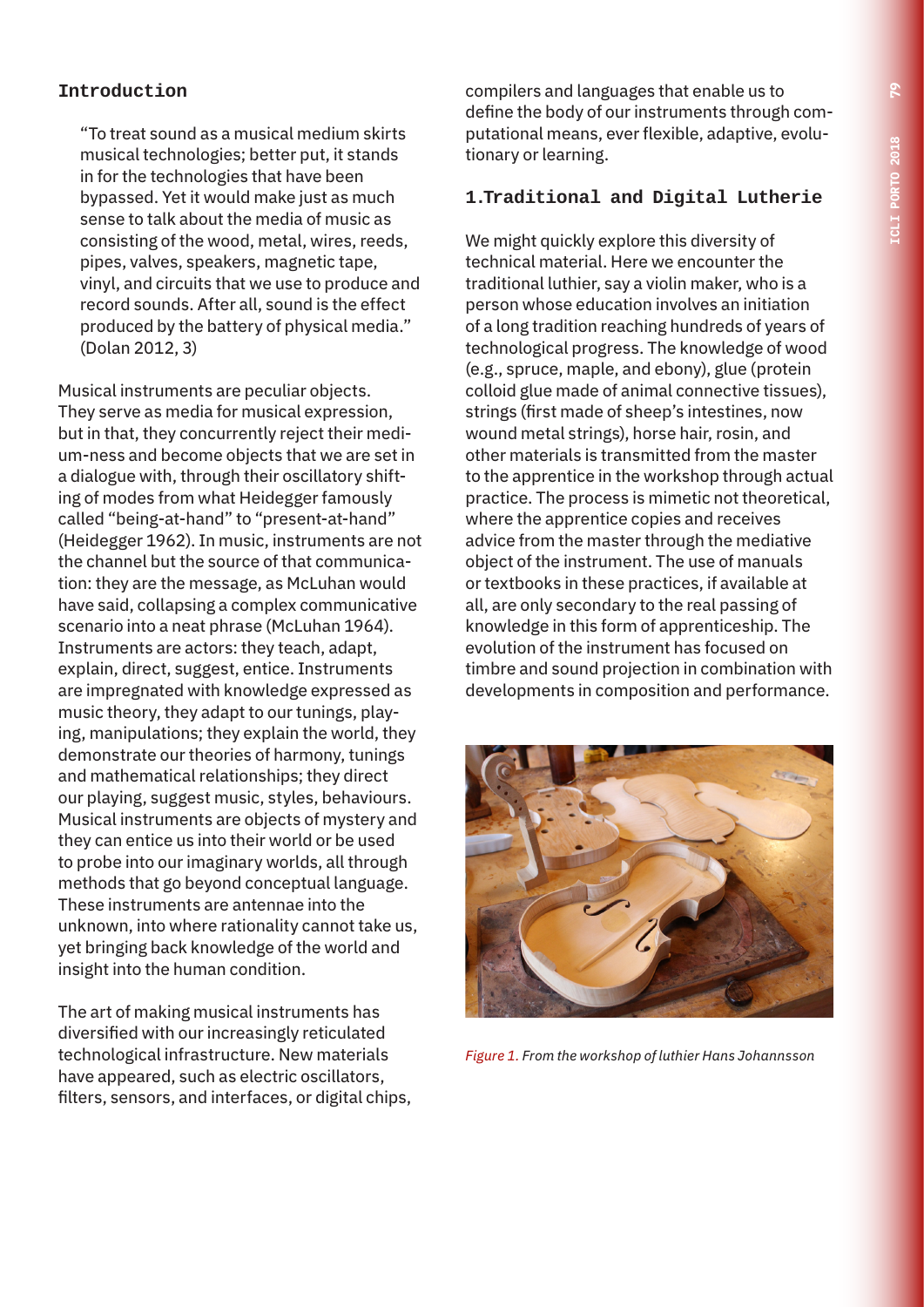The luthier understands the role of tradition in musical culture. Performers learn instruments from other experienced instrumentalists; they need instruments of the same type in order to be able to learn. The fact that there are types of instruments makes it possible for composers to write for them. And interpreters perform the pieces. Thus, we get conservatories maintaining the lineage of canonical works, training instrumentalists in the tradition, as well as composers to continue and further that tradition. All with a shared common reference: the musical instruments themselves!

Tradition versus innovation is a delicate equation for the luthier. When producing instruments that are a fixed entity in the minds of thousands of composers, performers, and listeners, innovations and change in the build and sonic timbre of the instrument will have to be carefully implemented. There are issues with the ergonomics (violinists often have problems in the neck or repetitive strain injuries in their left hand, as well as some hearing damage in the left ear due to the proximity to the strings) of the instrument, and the shape of the instrument itself is not a necessary evolution resulting in the best sound. The f-shaped holes are not necessarily the ideal shape, although there are discussions about that (Nia et al. 2015).

The luthier is not concerned so much with current popular ideas of usability and smooth learning curves. For the luthier, the instrument is a locus for reaching spiritual depth via music, via mind-body virtuosity and control. And that takes time. The luthier has spent 10k hours learning to make a masterful instrument: they have no problem expecting the musician to dedicate the same amount of time to their vocation.

The *digital* luthier (Jordà 2004), on the other hand, perhaps better termed as computational luthier, is interested in the web, in connections, mapping, ergonomics, and the rhizomatic structures of control messages. The focus here is on an object that incorporates a particular vision of what music is and how it can be composed or played. The digital luthier understands musi-

cal ensembles differently from the composer. The composer provides a script for performers to play alongside each other. The digital luthier is more focussed on the musical instrument as a model of musical theory: and here a problem emerges in that this theoretical construct might not be compatible with other digital instruments, preventing deep collaboration or ensemble playing. This can be evidenced if we seek to find out how many digital instruments are designed for solo performance versus ensemble playing?

Since the digital luthier writes the music theory into the instrument itself, it shakes up ancient structures of composer-performer relationships. Improvisation becomes more relevant than notated music, and performing the instrument is often a process of exploration and a dialogue, not a transparent channelling of intention. The digital luthier is skilled in musical theory, acoustics, signal processing and performance. For him musical brilliance emerges if the right conditions have been established. The art is therefore to set up the network of technological nodes in a manner such that a relatively novice performer can get good music out of the system. For the digital luthier, intelligence and creativity is distributed. It does not have an origin in one place. Musical creativity is therefore contextual, not something that beams down into a composer's head via the muses.

#### **2.Imitative Origins of New Digital Instruments**

There is not much point in seriously maintaining a rigid distinction between acoustic, electronic, and digital instruments. Firstly, because the digital is analogue at diverse layers (e.g., the top interface layer and the electronics layer), and the acoustic is often discrete, with a good example in piano keys. In actual practice, we constantly move beyond these distinctions, but for the sake of analysis they can be useful, as, if prompted, musicians report on common perceptions that are too often latent and not explored. It might actually be equally relevant to talk about old and new instruments, as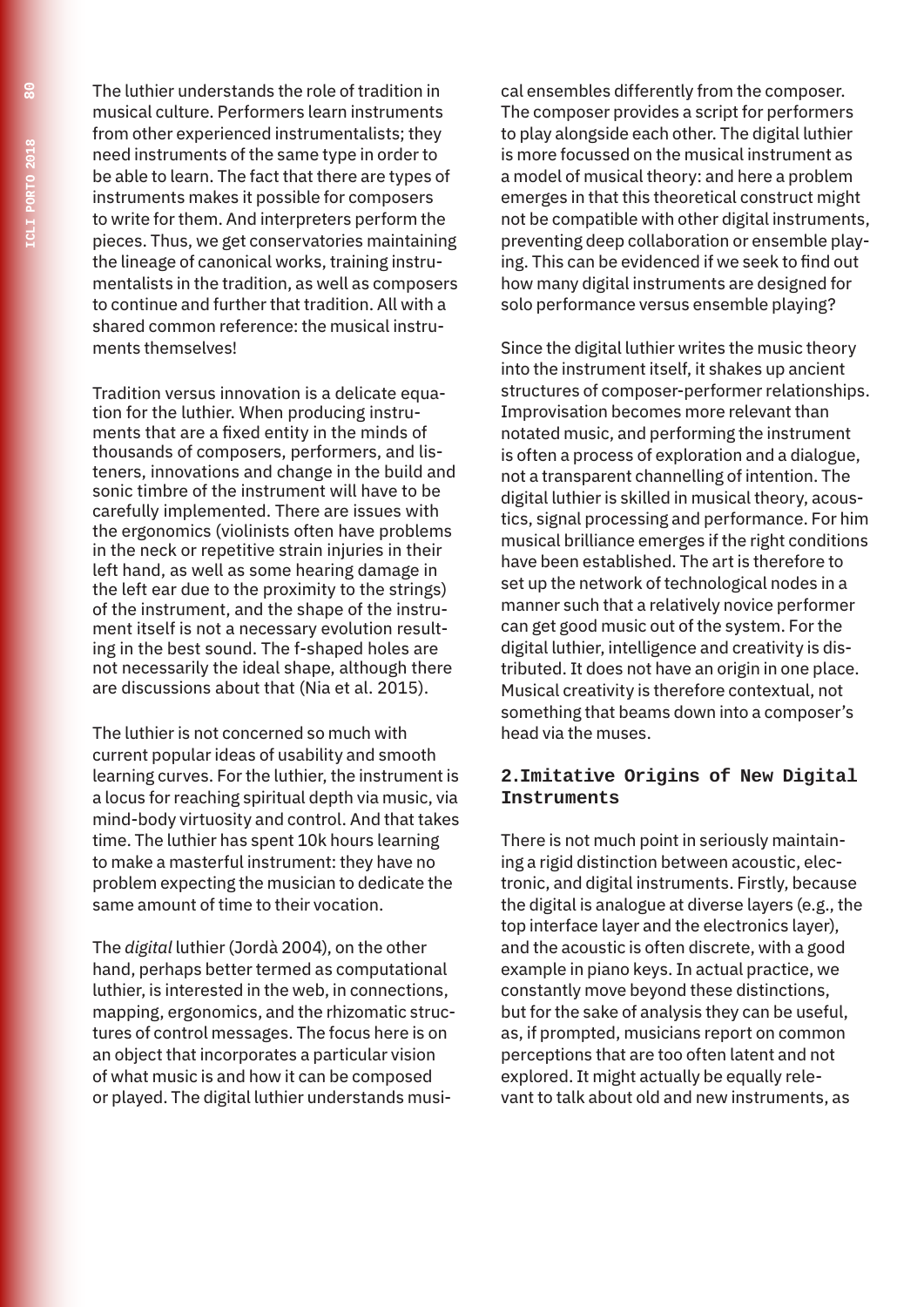this distinction does not contain references to information-material properties, such as acoustics, electronics, or digital. Using the old/new distinction we apply an acoustic versus digital dichotomy in practice as there are clearly no electronics in old instruments, and most new ones introduced to the market will involve computer chips and electronics. We therefore need to consider our instruments as hybrid objects, pulling in technologies from different application domains, cultures, or embodied practices. Another way musical instruments are hybrid are their production models: they range from commercial businesses (Steinway, Fender, Ableton) to individuals creating their own technologies (instruments and interfaces, DIY, open source).

A phenomenological description of the difference between an acoustic (old) and digital instrument (new) might be due: We can begin by looking at the materiality of the instruments. Here the acoustic instrument's body is a resonator (either through a string instrument body's cavity or a wind instrument's tube) and we feel its vibration during playing. The body resonates due to human energy exerted through some excitation source, for example a skin membrane, a string, a reed, or a brass mouthpiece. The type of material matters and the physical shape is an important factor in how the instrument sounds and feels. The instrumentalist forges a strong bond with the individual instrument, one that becomes part of the performer's body. For the audience, it is very clear how the human effort, often one of intense continuous focus, results in the shaping of the sounds coming out of the instrument. The instrument becomes a central focus, it occupies a location in space from where we hear the sounds.

With the digital instrument, on the other hand, the sounds are not of its body, which is typically of plastic or metal, with glass screens, and it does not resonate with the complexity of the sound coming out of the speakers, even if the interface includes a tactile or haptic feedback system. The speakers are often located on either side of the stage, splitting

the instrument's sound source into two distant locations. In the digital instrument there is no necessary mapping between the human and the sonic energy: the performer might trigger a sound that prolongs until it is actively stopped. However, sensors on the interface might change the sound, through gestural movements, but those might not be isomorphic to the physics of the sound (a strong gestural movement could be mapped to softer sound, or any such disparity between hard/soft, fast/ slow, up/down, wide/narrow, and so on) as all mappings are arbitrary. It is rare that a performer forges a strong bond with a controller or a digital instrument in the same way we find with acoustic and electric instruments.



*Figure 2. The Seaboard, as an example of a typical new instrument, leveraging tradition in design, mapped to software*

Yet, considering the material differences in these musical technologies, the instrument and the interface, it is quite remarkable how new instruments are designed through a process of imitating existing music technologies. This is, of course, a natural process as it leverages people's knowledge, imagination, and skill. Importantly for business, it also enables a marketing where the new is contextualised in the terms of the past, with narratives such as "the professional recording studio in your bedroom" (for DAW software). But this is a real question for software developers: if we can implement everything in the software and hardware that we are developing, where do we set the constraints? Where do we create the bottleneck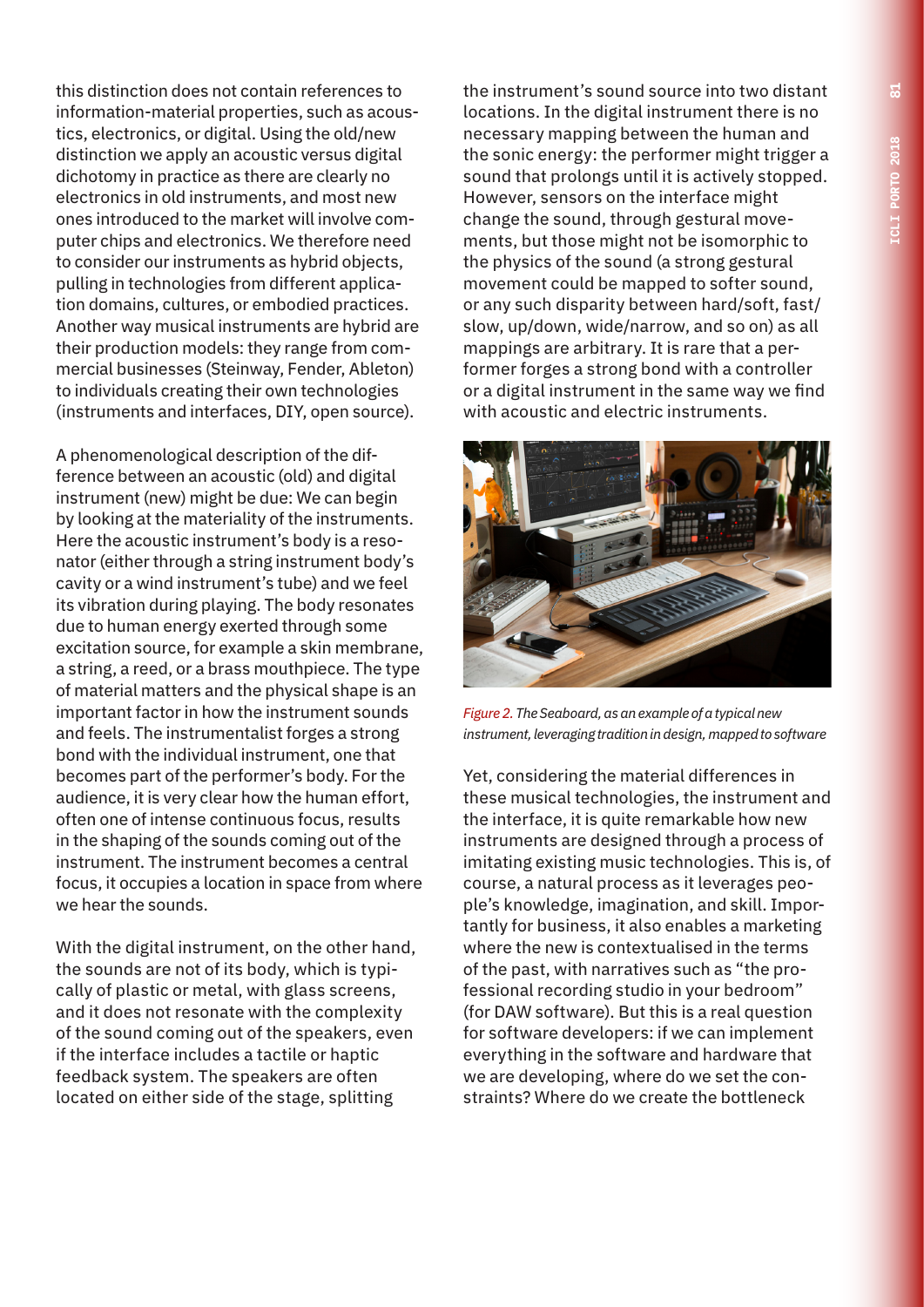(Jack, Stockman and McPherson 2017) that defines the instrument as it is? This is often done through an imitation not simply of the functionality, sound, look of a musical instrument, but more importantly about the actions that make that object possible. Because before the snare drum there was stick beating on a tree trunk, or a more recent example: before the typewriter, there were pianos (and, according to Kittler (1999), women becoming secretaries as they could reapply the finger dexterity from their piano practice on the type writer.

#### **3.Ergomimesis**

What conceptual tools do we have when we analyse the change or transduction that happens when ideas, techniques, methods and technologies from established instruments and music technologies are implemented in our new digital instruments? I use the word "transduction" in the general sense that it involves converting systems of energy flow from one form to another. To freeze water is a process of transduction, but so is the function of the analogue-digital converter (ADC). More nuanced sense of the transduction process in media studies can be found in the work of Simondon (2017) and Mackenzie (2002), both of whom analyse transduction as a process of transforming constitutive structures. It involves the study of "how things become what they are rather than what they are." (Mackenzie 2002, 16). From a media theoretical perspective, we are borrowing as well as remediating (Bolter and Grusin 1999), but what name should we give to this transduction of musical instruments? Objects so complex that they involve physics, materials, ergonomics, aesthetics, community, expression, performance, ideation, art.

Stiegler's concepts of *epiphylogenetics* and *tertiary memory* (technological memory) are useful in explaining how technology constitutes the human our thinking (Stiegler 1998), but they are less useful in explaining the transmission process and the mechanics of design. For our analysis we need to emphasise the socio-technical

appropriation and continuation (passing on) of ideas, techniques, methods, and technologies. Instead of technology as our tertiary memory (the first being genetic and second epigenetic memory) storing our culture, I'm interested in a concept that focuses on action; our movements or kinetic memory. The Greek word for work is *ergon,* and we might as well call this *ergogenetic* memory for now; that is, the affiliated memory of how to use an object. A bone with holes in it is not a flute if the Divje Babe cave dweller has never heard (of) a flute. The actions affiliated with technological objects are *of* the objects, but they can be borrowed and used in other technological contexts.

Therefore, if we copy work processes from one domain to another we can call this *ergomimesis*. We mime and imitate actions and processes of one area and we implement the same in a different one. Intrinsic to the concept of ergomimesis is the fact that any repetition, copying, or translation is a new event in itself, involving noise, errors, misunderstandings, abstractions, and new affordances. This noise in the translation is clearly the source of much creative solutions and adaptations. The field of *ergography* would study how technological things emerge from previous actions and processes, translated into a new domain; this involves classifying key musical gestures (plucking, hitting, fingering, stroking, blowing, etc.) and trace how a particular behaviour, movement, or design trope, carries over to new instruments (the Greek *organon*, for instrument, is etymologically related to *ergon*). This product of transduction or "carrying over" might therefore be called an *ergophore* (like a metaphore), as it "contains" the trope, the embodied inscribed pattern of motoric memory over to a new physical object, a new instrument. Finally, in a musical instrument we have infinite dimensions for expression. The instrument has a latent potential, some directly perceivable as affordances, others more hidden and discovered as constraints (Magnusson 2010). This discovery of an instrument is a dynamic process, it happens through time, and through it we find the object's power and potential (*potens*, *dyna-*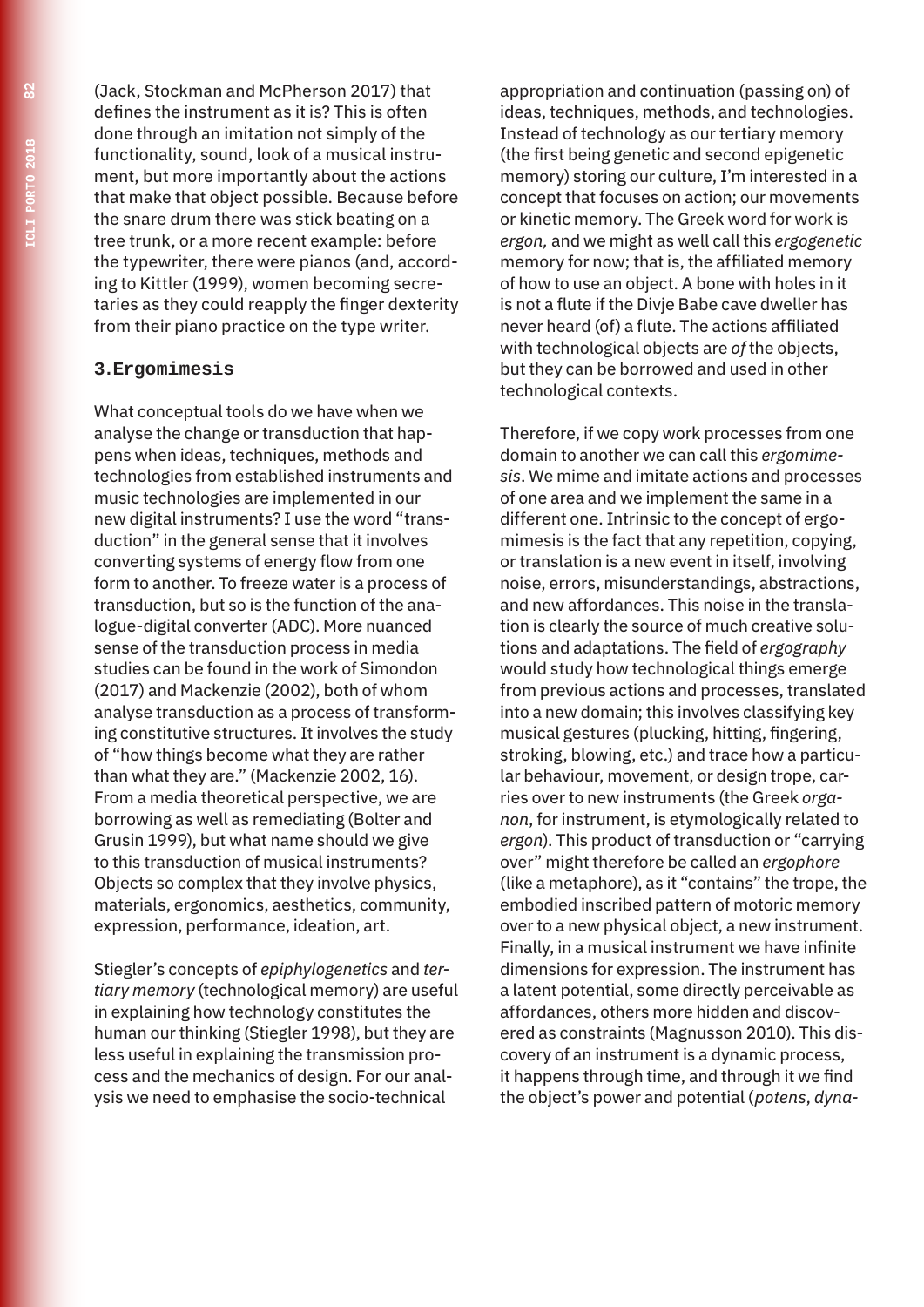*mis*). In Greek, the power of a word can be called dynamis, as well as ability, skill, value. I do think that we can benefit from the concept of *ergodynamics* when analysing musical instruments. This concept expresses the instrument's potential for expression, what lies in it, not directly perceivable (like affordances) and not simply its limits (like the constraints), but an acknowledgement that the instrument is an object that never rests, every time we pick it up there are new things to discover, new patterns our fingers know (from another instrument? From typing on an ascii keyboard? From cooking?)

To take a concrete example of such an ergography, we could take the *swipe* ergophore as an example. This movement is familiar to us as we turn the pages of a book or a newspaper, or operate with other layered objects, such as a deck of cards. For the HCI designer who wanted to represent stacked information, the swipe is therefore an ergomimetic implementation of a well-known human action. We could then talk about the ergodynamics of a PDF reader mobile app, as it supports well known actions from book reading books, but it also supports things such as zooming into the text, copying it, highlighting, and so on.

### **4.The Semiotics of Ergomimetic Design**

Translation, implantation of metaphors in design, derived from actions in a source domain (the flicking of a book page becoming a swipe design in a screen-based device), thus *ergophores*, is a striking character of new musical instruments. They are novel and alien objects in our new world, but they pretend they drag with them the culture of the past. They want to be something they are not, but through that, they become what they are. This refers to electric as well as digital instruments. Like Ihde's dentist, who with a metal probe is able to find irregularities in the tooth, experiences an extension to the body, and amplification of sense, yet losing experience

too, for example the warmth and wetness of the mouth (Ihde 1979, p. 21.)

Mapping is therefore a key difference in the way new musical instruments work. From a semiotic perspective, we could apply the Peircian trichotomy (Peirce 1955) that divides signs into the types of *icon*, *index* and *symbol*. Briefly explained, the *iconic* sign is one where the represented thing resembles, imitates or reflects the qualities of the signified object. A statue, a gendered toilet sign, or onomatopoetic words are iconic. They physically resemble (visually, sonically, etc.) the signified. The *indexical* sign does not have to resemble what it stands for. However, it is directly connected to it, for example foot prints in the snow are indexical signs, or a phone ring tone. These are learned signs, but they contiguous with the origin. Finally, *symbolic* signs are arbitrarily assigned structures where the signifier and the signified might have no relation at all. This is based on convention, and a population of users. Peirce notes that these signs often overlap, and, for example, that a symbolic sign might contain an iconic element.

This semiotic model can be applied to the manner in which musical instruments work, in order to understand and try make explicit a certain unease of qualitative differences between acoustic, electronic, and digital instruments. Here we note that acoustic instruments are of *iconic* nature: the string on the guitar is at the same time the sign, the interface, and the sound source. There is a direct and necessary relationship between interface and sound, one based on acoustics or physical laws. Electronic instruments can be seen as *indexical*. There is a link between the sign and the signified (e.g., between the filter knob and the filter behaviour) and this link is contiguous. A voltage controlled low-pass filter works a certain way, and its behaviour is clear. We might however wire the knob such that it increases the cut-off frequency when we turn it to the left, and decreases the frequency when turned right. That is a convention, an index, but it is not arbitrary, as the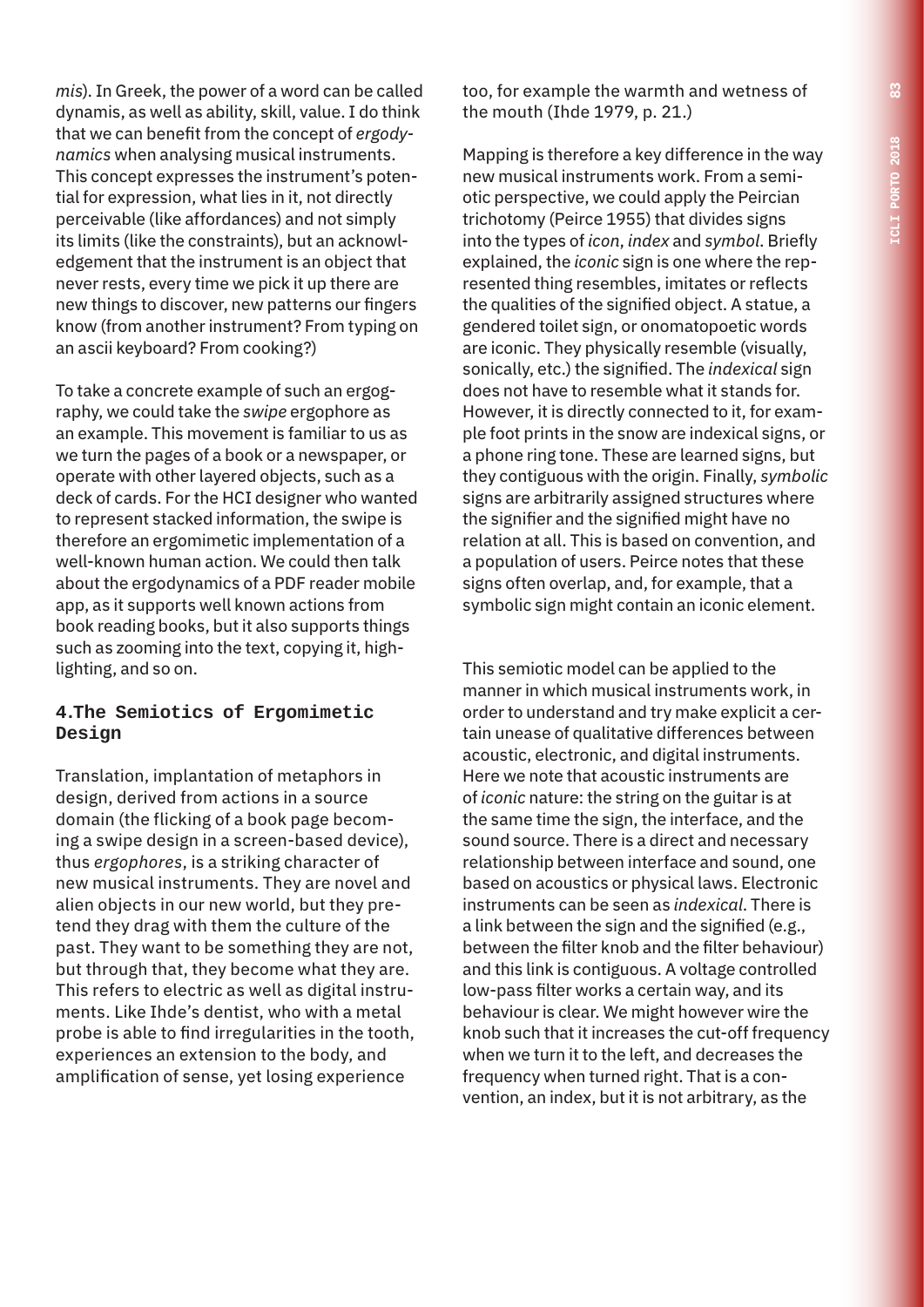behaviour is still based on the principles of electronics. Digital instruments are *symbolic* (and I have used the words "epistemic," "theoretical" and "ergomimetic," to signify from different perspectives that open yet machinic mapping between input and output). The mapping between the interface element, whether screen-based or physical, is arbitrary: there are no natural laws that limit our design options. A soft touch could result in a loud sound, and vice versa. A lively acrobatic gesture might result in a timbrally simple sound, where no movement could yield a sound of rich sonic spectra.

It is therefore relatively uncomplicated to notate for iconic instruments, a blob on staff represents a pitch (or even an action), but it has a location on the fingerboard, and an expected setup on the instrument. It is not so easy to create symbols for the behaviour of electronic instruments. The instruments are unstable, they are never the same (it is well known that you can never get exactly the same sonic structure on a modular synthesizer), so the symbolic notation can hardly refer directly to a defined outcome. Thus, we might apply more imprecise notation for imprecise instruments. The trouble triples with digital instruments. They change like the wind, a parameter in the code could result in a

very different instrument, the sound engines change as well as the mapping engines. For the composer, it is not clear then what kind of object is being notated for. Here the notation has to be not of pitch or tempo, but of general design: the notation becomes the structure of the instrument itself, for example in a Max, Kyma, Pd or SuperCollider patch. That becomes the notational piece, just like a graphic score or the Greek music theory, and the performer improvises out of that platform.

This "problem of notation" ceases to be a problem when we consider how musical practices change with the advent of the new instruments. The former roles of composer, performer, instrument maker, sound engineer, audience member, etc. begin to unite, in different ways for every new piece of instrument, work, or installation, transforming our concepts of notation, musical work, and performance.

#### **Conclusion**

This paper has articulated the problems we are experiencing today with all the new instruments invented, typically through an ergomimetic process, yet they cannot infiltrate the established culture of traditional musics, from classical and



*Figure 3. The different semiotic mapping modes in musical instruments (Steven Bradley - www.vanseodesign.com)*